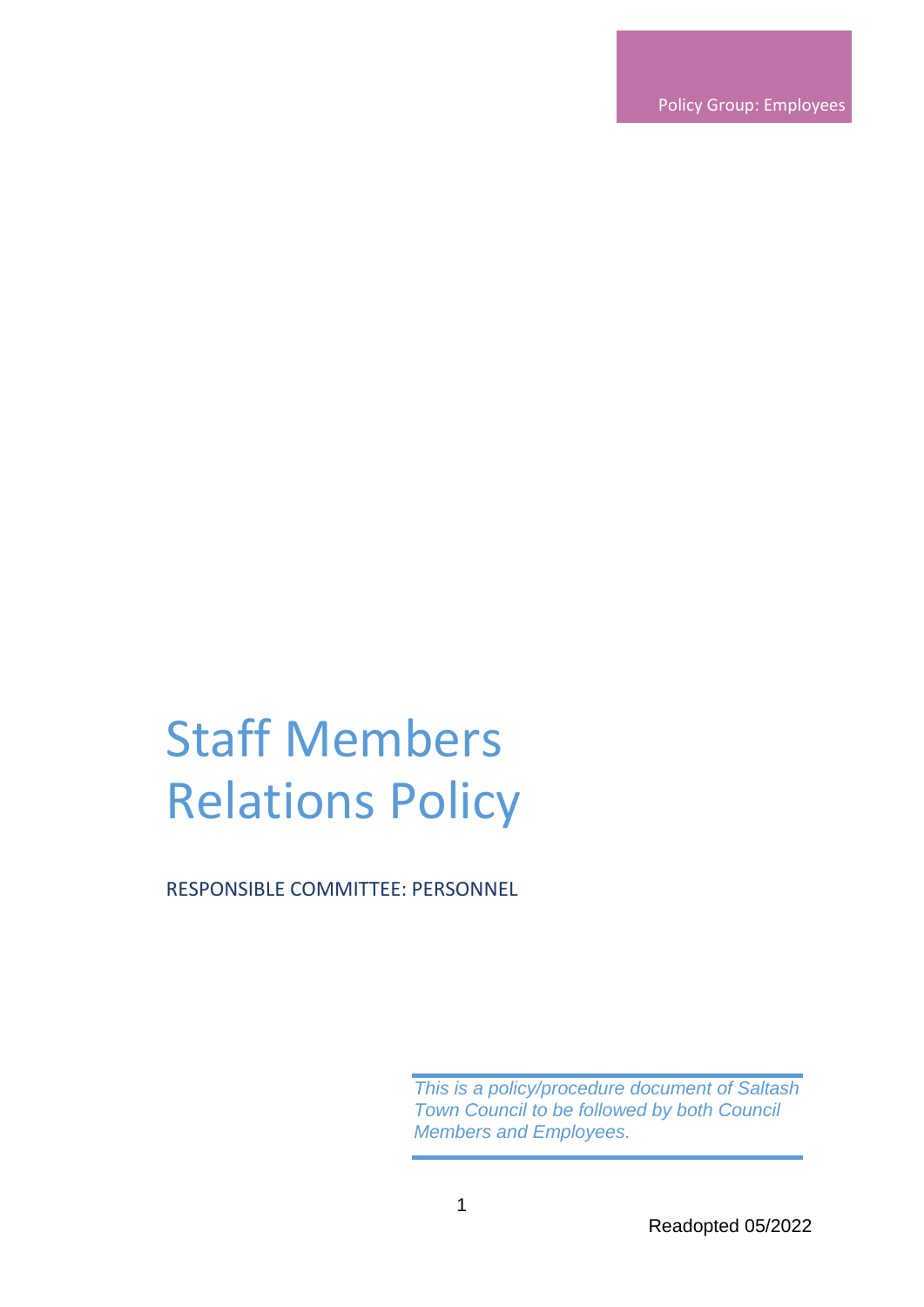| <b>Current Document Status</b>       |            |                    |               |  |
|--------------------------------------|------------|--------------------|---------------|--|
| <b>Version</b>                       | 2/2022     | <b>Approved by</b> | <b>ATM</b>    |  |
| <b>Date</b>                          | 09/2019    | <b>Date</b>        | 05.05.2022    |  |
| <b>Responsible</b><br><b>Officer</b> | <b>AJT</b> | Minute no.         | 54/22/23a(vi) |  |
| <b>Next review date</b>              | Annual     |                    |               |  |

| <b>Version History</b> |                |                      |                                                     |  |
|------------------------|----------------|----------------------|-----------------------------------------------------|--|
| <b>Date</b>            | <b>Version</b> | <b>Author/Editor</b> | <b>Notes</b>                                        |  |
| March<br>2012          |                | AK                   | Adopted FTC 05.04.2012                              |  |
| Sept 2019              | 2              | <b>AJT</b>           | Updated reflecting new line<br>management structure |  |
| April 2021             | 2/2021         | <b>AJT</b>           | Reviewed for reapproval – new council               |  |
| May 2022               | 02/2022        | <b>AJT</b>           | Readopted                                           |  |

### **Document Retention Period** Until superseded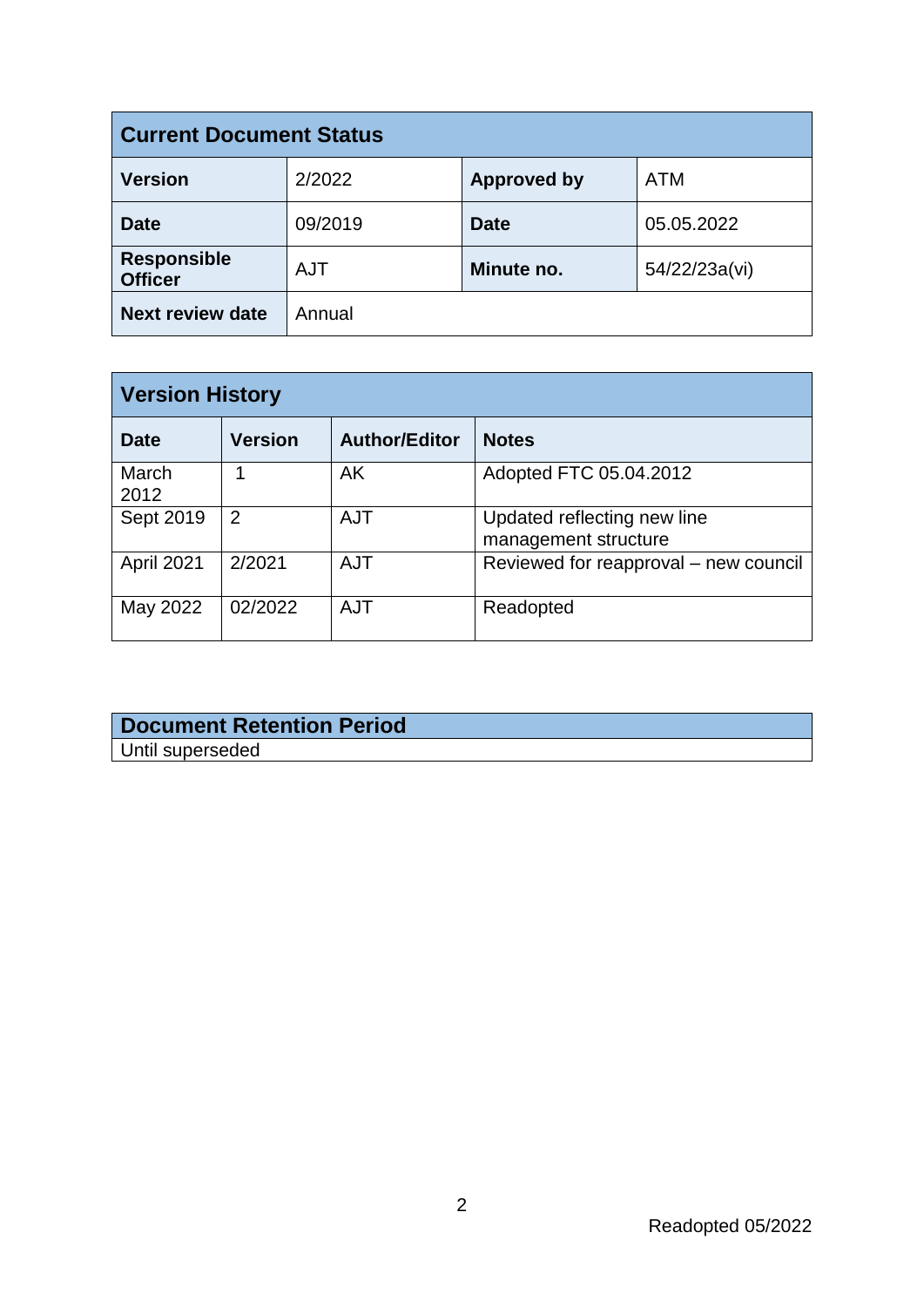## **Saltash Town Council Staff/Member Relations Policy**

*Staff are advised to read policies in conjunction with other relevant documents, including their contract, the 'Green book', their job description, and other council policies. They may also wish to consult the Town Clerk (or Chairman of Personnel in the case of the Town Clerk) or to take advice from their union or professional association.*

#### **Section A: General Intentions**

- 1. Saltash Town Council believes that an effective council is founded on a basis of mutual respect and positive co-operation between Staff and Members.
- 2. This requires recognition and appreciation by all of the distinctive roles of Staff and Members.
- 3. It also requires a clear understanding by all of the proper channels for working.

#### **Section B: Guiding Principles**

- 1. The policy and direction of the council's work is set by councillors.
- 2. Committees of the council, and their Chairman, have an important role in setting this policy and direction.
- 3. The carrying out of the council's work is overseen by the Town Clerk as Head of Employed Staff, reporting to the Personnel Committee.
- 4. The Clerk also has important roles as the legal 'Proper Officer' and 'Responsible Financial Officer'.
- 5. The Council's work is carried out by both staff and members, depending on the tasks involved.
- 6. The nature of the Council's work is such that flexibility is required from all parties, within reasonable limits, within the council's policies, and within the law.
- 7. Mutual respect and appreciation should be shown at all times.